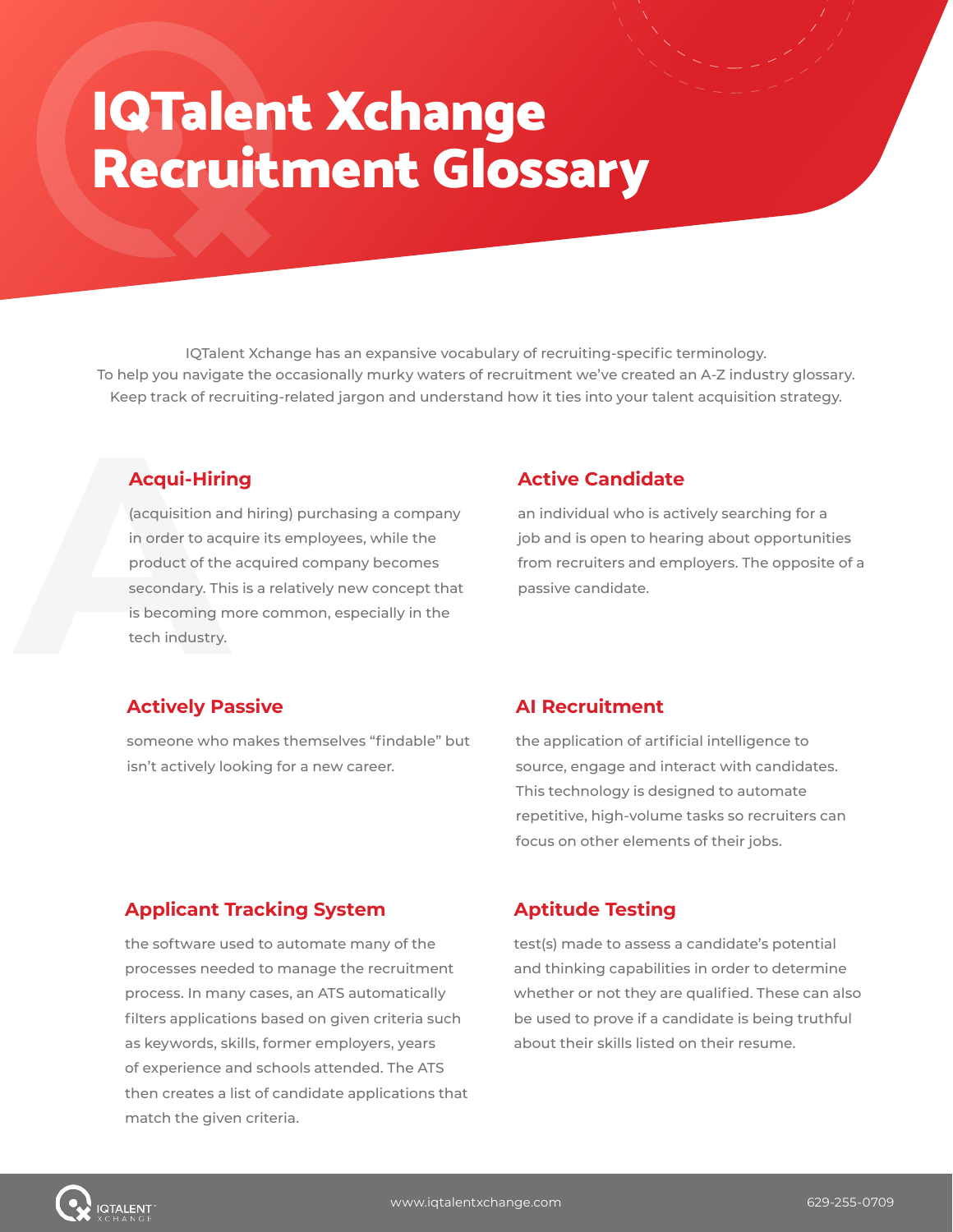# **Backfill**

**Backfill**<br>an open positiof the incumb an open position created by the vacation of the incumbent.

#### **Benefits**

non-cash incentives that are separate from salary. Examples are healthcare, 401K contributions, company cars, flexible schedules, paid time off, wellness program or gym, children's daycare, student loan assistance, conference stipend, and so on.

#### **Billable Hours**

the hours (of the 40 hour workweek) which are billed to a specific client.

#### **Bonus Hours**

any remaining hours (of the 40-hour workweek) a team member has available which are not billed specifically to the client but worked as extra "free" hours for a client.

#### **Boolean Search**

a process that allows the user to insert words or phrases such as AND, OR, NOT to limit, broaden, or define the search results. Boolean search allows the combination of five different elements to conduct a search.

# **C-Level**

elements to c<br> **C-Level**<br>
top-level mar<br>
include the w<br>
(Chief Execut<br>
Officer), and ( top-level managers in organizations whose titles include the word "chief". Examples include CEO (Chief Executive Officer), CFO (Chief Financial Officer), and COO (Chief Operating Officer).

#### **C2C**

Contract to Contract. This is a contract employee who moves from one contracted position to another one.

#### **Buy-Back**

when an employee is offered more money than their previous salary to encourage the employee to stay with their current company after they've resigned.

# **C-Suite**

Chief [insert] Officer. applies to executives at the VP level and up.

#### **C2P**

Contract to Permanent. This is a person who is hired as a contractor with the intention or promise of transitioning to a full-time employee after a specified period.

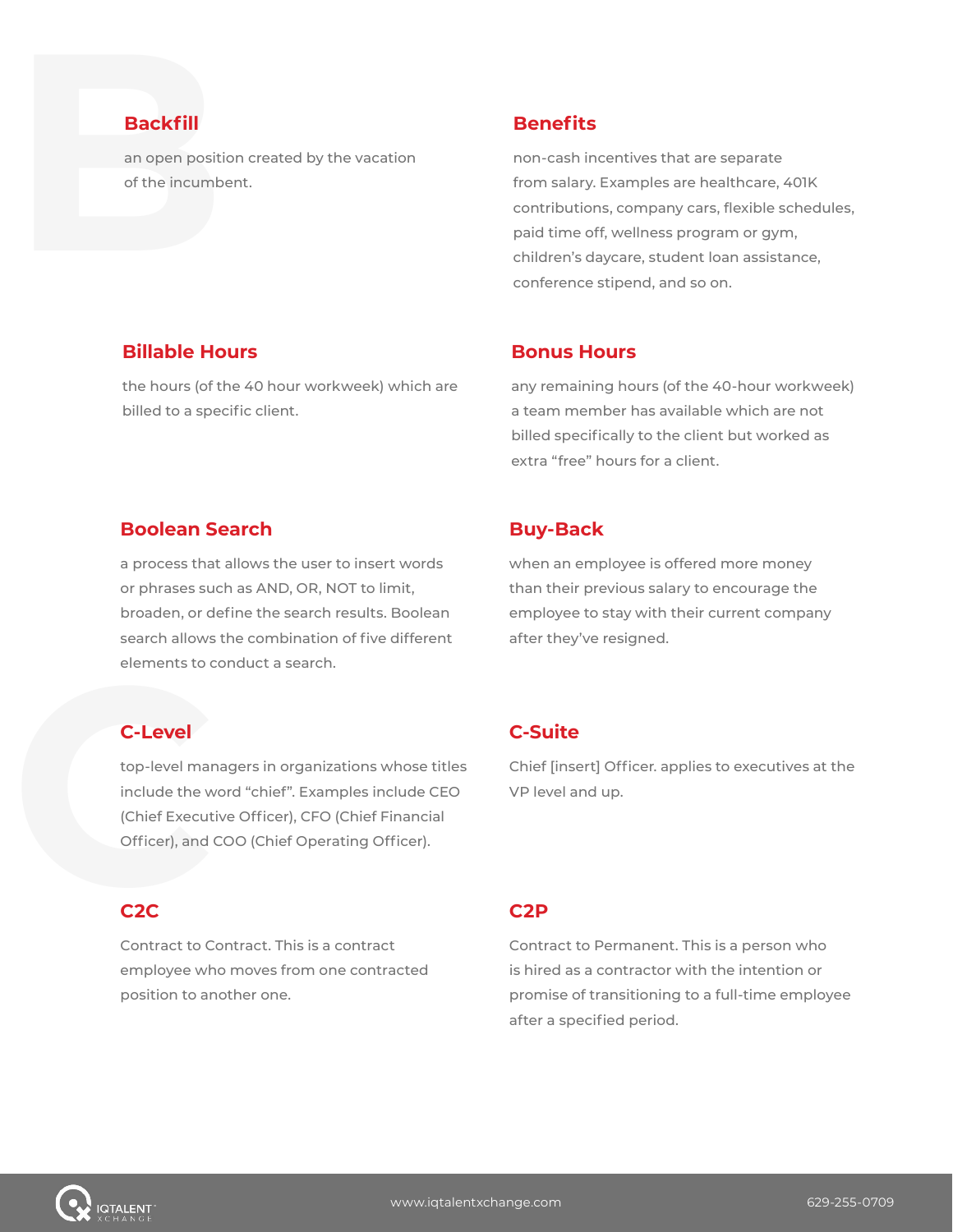#### **Calibration**

typically done during an intake meeting where the Recruiter or Sourcer meets with the Hiring Manager to understand the job requirements for a new opening.

#### **Call to Action CTA**

to start a conversation or take action.

#### **Candidate Experience**

a candidate's perception of a company's entire recruiting and hiring process.

#### **Candidate Persona**

a clear semi-fictional representational of the ideal candidate to fill an open position. The candidate persona is typically determined by an HR team in order to tailor their sourcing and acquisition strategies towards candidates who match that persona.

#### **Candidate Profile**

a framework of qualities, characteristics, or past achievements that you want in a candidate for a certain job opening.

# **Client Kick-Off**

the initial meeting with a client where the scope of the partnership is clarified.

#### **Contingency Recruiter**

the recruiter or recruitment firm is not paid until they provide a candidate who is offered and accepts the position. Sometimes called "No Win, No Fee." Contingency recruiters must operate especially quickly to attract top talent before in-house teams and competitors.

#### **CF**

an abbreviation for Connectifier which is a LinkedIn-owned machine learning-based searching and matching technology to help recruiters and hiring managers find talent.

#### **Close**

the final step of the recruiting process when the candidate signs the job offer and becomes an employee.

#### **Cost Per Hire**

the total cost of bringing new hires into a company. This metric includes all expenses of the recruitment process including communication/ administrative costs, travel, and equipment. It can be calculated by adding all costs of hiring then dividing that sum by the number of hires in a certain time frame.

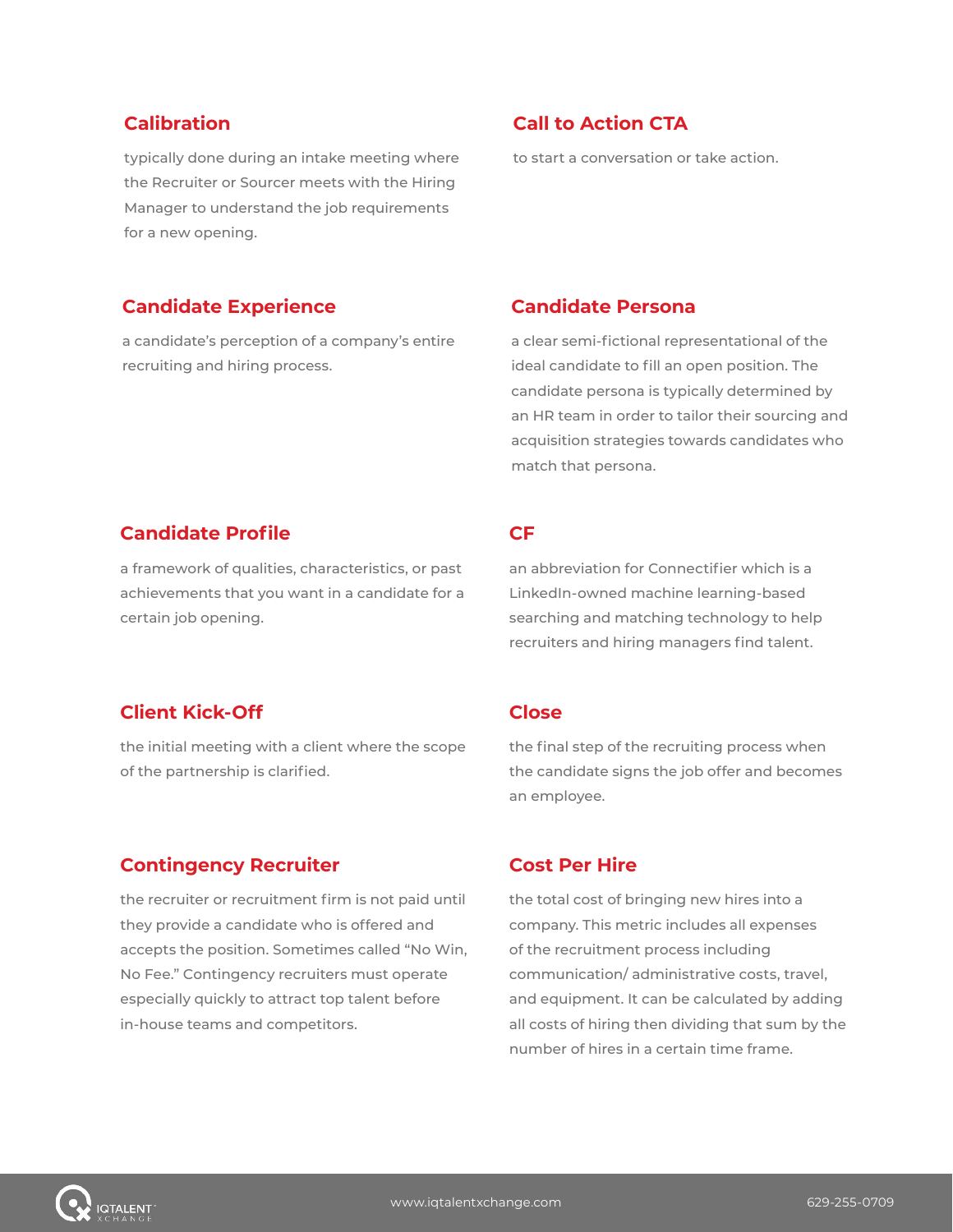# **Counter Offer**

made in response to a previous offer by the other party during negotiations of a final contract.

#### **Deferred Compensation**

**Deferred Condensation Condensation**<br> **employee at a lat compensation is when an employee of a parameter of compensation is when an employ continuously ear Diamond Care** a portion of compensation that is paid to an employee at a later date. An example of deferred compensation is a pension, which is paid when an employee retires, even though it is continuously earned.

#### **Customer Relationship Management CRM**

a technology for managing company relationships and interactions with customers and potential customers.

# **Depending on Experience (DOE)**

when the compensation for an open position is not fixed but depends on the candidate's previous experience in the field.

#### **Diamond Candidate**

an IQTP-specific method of sourcing and recruiting that includes the 4 C's, collaboration, calibration, candidate, and culture.

#### **Direct Reports**

people for whom another is directly responsible; subordinates.

#### **Elevator Pitch**

calibration,<br> **Elevator**<br>
a brief sum<br>
position is a<br>
short enou a brief summary of why a company and/or position is attractive. The message should be short enough to recite during an elevator ride.

# **Employee Assistance Program (EAP)**

an employer-sponsored program that offers a variety of support arrangements to help employees through personal issues such as addiction, mental health, financial stress, marital strife, bereavement, and various other conditions/issues. EAP is a benefit offered by some employers.

#### **Employee Referral Program**

a sourcing tactic used by recruiters where current employees are rewarded for recommending candidates for open positions. Often this sourcing method can reduce time to hire and cost per hire.

# **Employee Value Proposition (EVP)**

the combined rewards and benefits that an employee will receive in return for satisfactory performance.

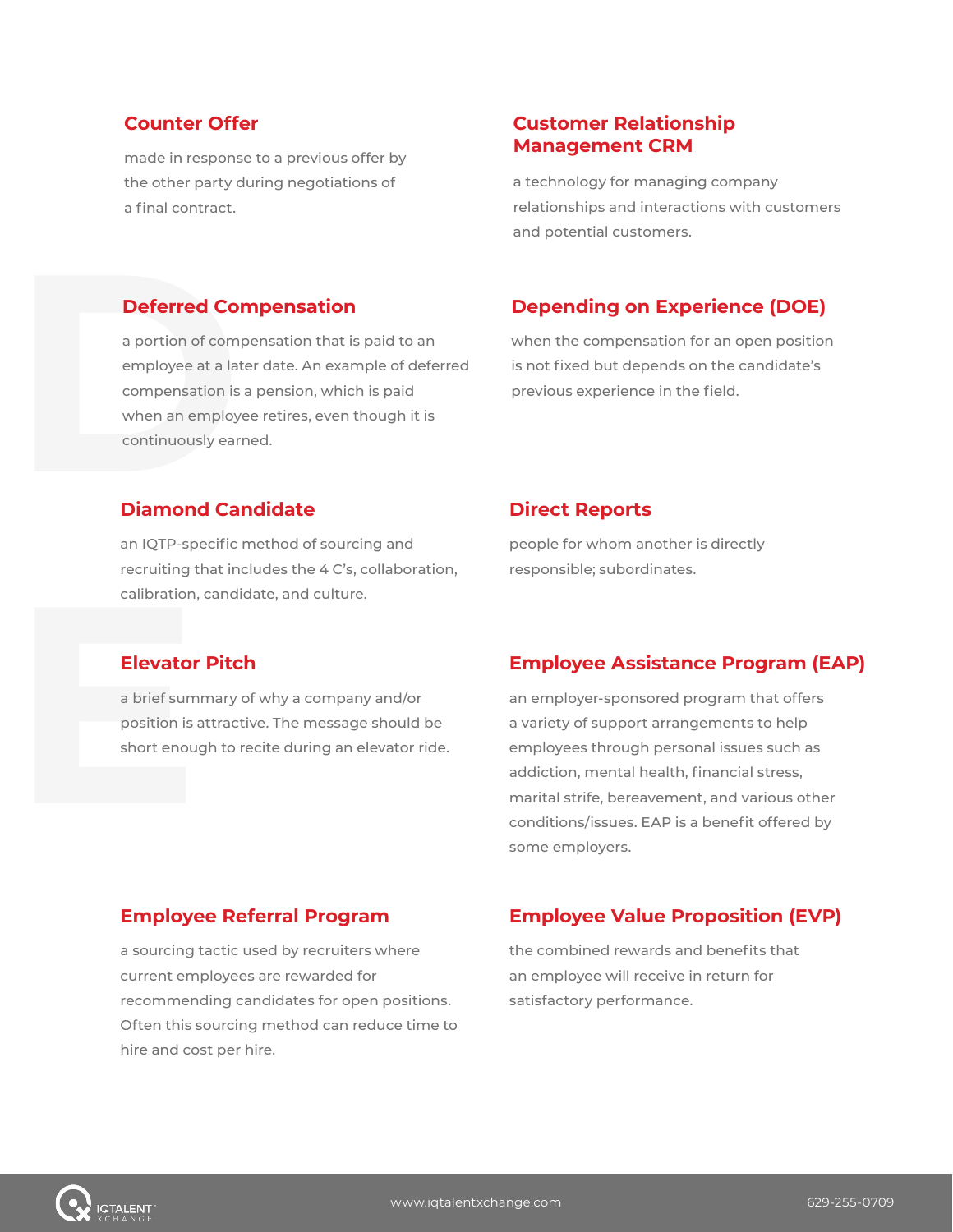# **Shareholder Equity (Equity)**

refers to ownership in the company usually through shares. Can be a part of compensation especially for executive employees.

#### **Fixed-Term Contract**

especially<br> **Fixed-T**<br>
a contrac<br>
specific b<br>
will only k<br>
between<br> **Full Lif**e a contract signed with a recruiter that has a specific beginning and end date. The recruiter will only be paid for the work completed between those dates.

# **Executive Search**

a specialized recruitment tactic to seek out and recruit highly qualified senior-level candidates to fill open positions.

#### **FTE**

an abbreviation for full-time employee.

# **Full Lifecycle**

recruiting that begins with sourcing passive candidates and ends with an offer. The entire recruitment process.

#### **Function**

type or level of job. The combined list of responsibilities and competencies that you expect from a potential employee, closely aligned with job title.

# **Ghosting**

when a candidate suddenly stops communicating with a recruiter or potential employee. aligned with job title.<br> **Gig Worker**<br>
when a candidate suddenly stops<br>
ommunicating with a recruiter or<br>
potential employee.<br>
potential employee.<br>
period of time only.

# **Gig Worker**

#### **H1B**

HIB<br>a visa in the Unit<br>Immigration and<br>allows U.S. empl<br>foreign workers a visa in the United States under the Immigration and Nationality Act, section 101 that allows U.S. employers to temporarily employ foreign workers in specialty occupations.

# **Halo and Horns Effect**

coined by psychologist Edward Thorndike in 1920, this term refers to a cognitive bias in which our general impression of a person influences how we feel and think about their character.

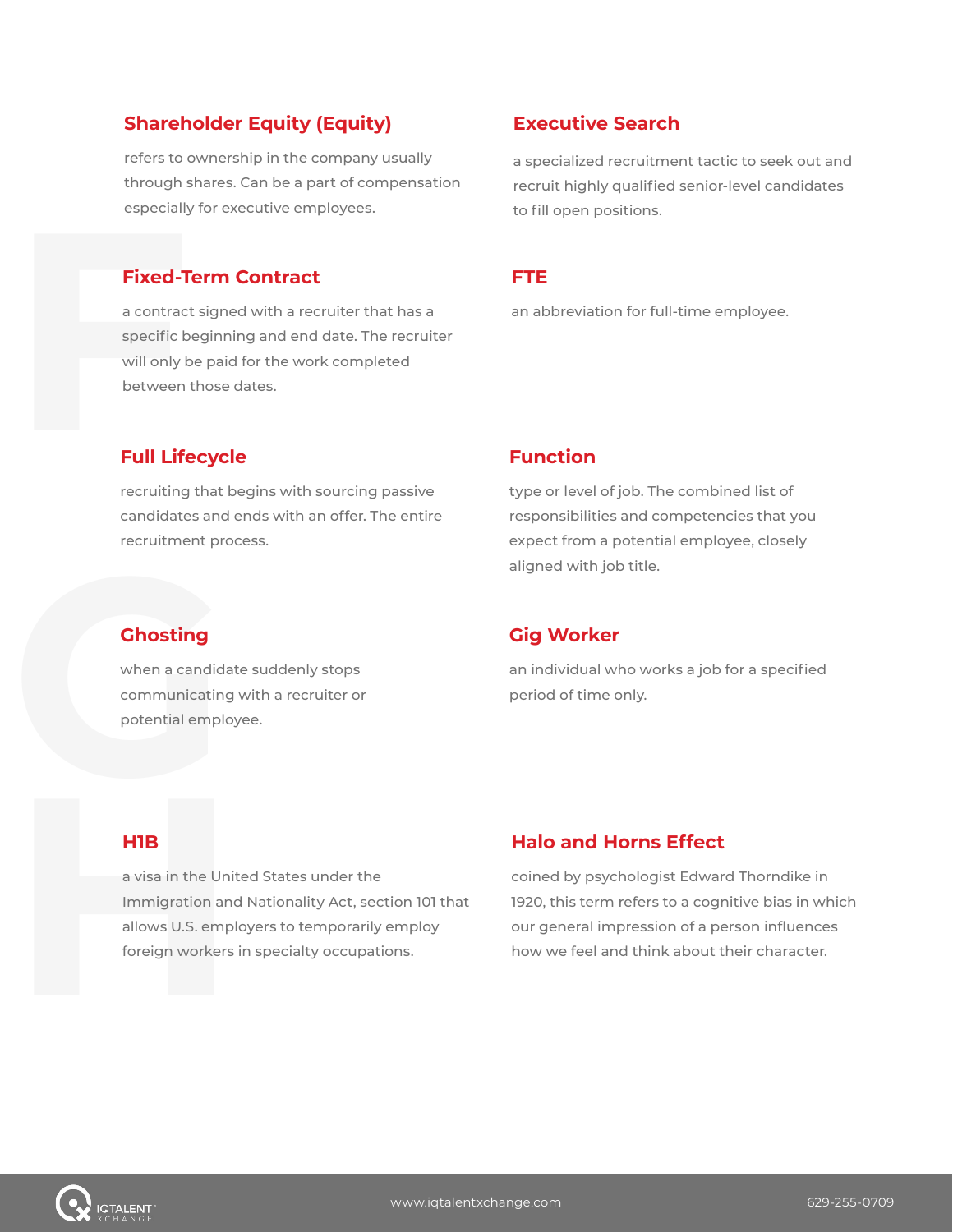#### **Headcount Mapping**

a method of predicting how many vacant positions will need to be filed within a set period (often a year) and what the cost of hiring for those positions will be.

# **Hidden Job Market**

refers to available positions that are not listed on job boards or online.

#### **HM**

an abbreviation for Hiring Manager.

#### **In-House**

**In-**<br>exis<br>with<br>orga<br>**Ind**<br>som existing within an organization; without assistance from outside the organization; internal.

#### **Incentive Pay**

compensation awarded to a limited number of high-performing employees and meant to motivate employees.

# **Individual Contributor (IC)**

someone who does not formally lead or manage other people.

#### **Insourcing**

emple<br> **JD**<br>
an ab<br>
an ab filling an open position with someone already employed at the organization.

#### **Intake**

the act of taking in the information about a role from a client or hiring manager. Details include function, responsibilities, culture, experience, etc.

#### **JD**

an abbreviation for job description.

# **Job Board**

a website that allows employers to post open positions and accept applications.

# **Job Hopper**

one who is inclined to jump from job to job quickly, generally staying with any one company less than two years, often, but not always **Job Hopper**<br>
one who is inclined to jump from job to job any significant word<br>
quickly, generally staying with any one company expect to find withir<br>
less than two years, often, but not always database entity.<br>
younger pr

# **Keyword**

any significant word or phrase that you would expect to find within a resume, profile, or other database entity.

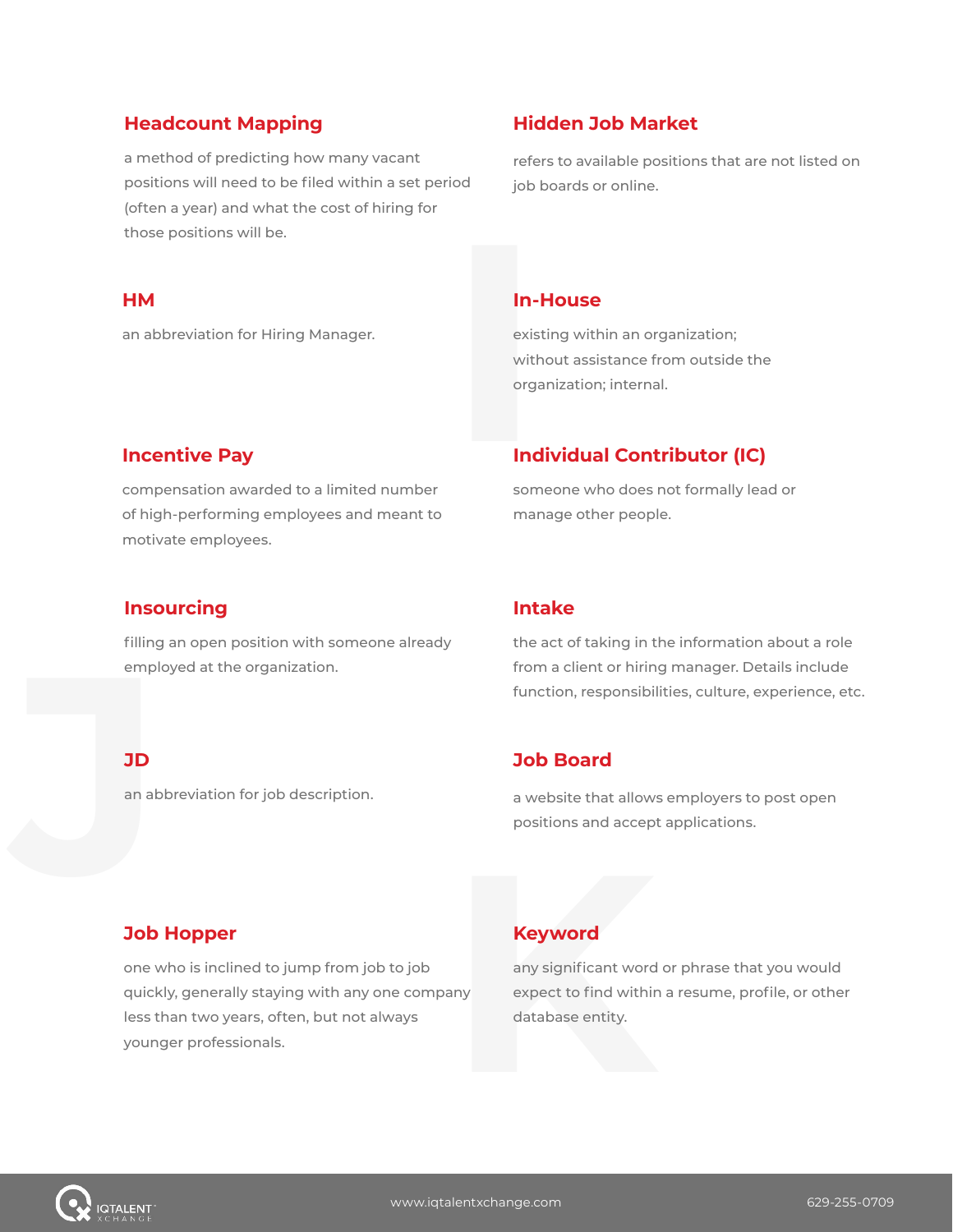#### **Keyword Family**

a collection of keyword groups that are highly related and tied together conceptually. In general, you should build Boolean using 'OR's within keyword families and 'AND's between families.

# **Knowledge, Skills, Abilities (KSA)**

the knowledge, skills, abilities required to perform a job well.

# **Keyword Group**

a collection of iterations on a single keyword, phrase, or concept that may appear within a profile or resume. In general, you should build boolean using 'OR's within keyword groups and 'AND's between groups.

# **Lateral Job Transfer**

'AND's between'<br> **Lateral Job**<br>
a move to anot<br>
organization wi<br>
of responsibility<br> **Lead Nurtu**<br>
the process of c a move to another position at the same organization with relatively the same level of responsibility and pay.

# **Lead Generation**

the initiation of interest into products or services of a business.

#### **Lead Nurturing**

the process of developing relationships with buyers at every stage of the sales funnel, and through every step of the buyer's journey.

#### **LIR**

an abbreviation for LinkedIn Recruiter.

# **Mail Merge**

most often used to print or email form letters to multiple recipients. Using Mail Merge, through every step of the buyer's journey<br> **Mail Merge**<br>
most often used to print or email form letters for<br>
to multiple recipients. Using Mail Merge,<br>
you can easily customize form letters for<br>
individual recipients.

# **NERD**

**NERD**<br>
a member of ou<br>
Nashville headq<br>
in research and<br>
Executive Resea a member of our IQTP sourcing team at our Nashville headquarters. Our NERDs are experts in research and candidate outreach (Nashville **NERD**<br> **Offer**<br> **COLOGET ACCORDED ACCORDED ACCORDED ACCORDED ACCORDED ACCORDED ACCORDED ACCORDED ACCORDED ACCORDED ACCORDED ACCORDED Executive Research Division).<br>
Executive Research Division).** 

# **Offer**

when a candidate is formally extended a job opportunity.

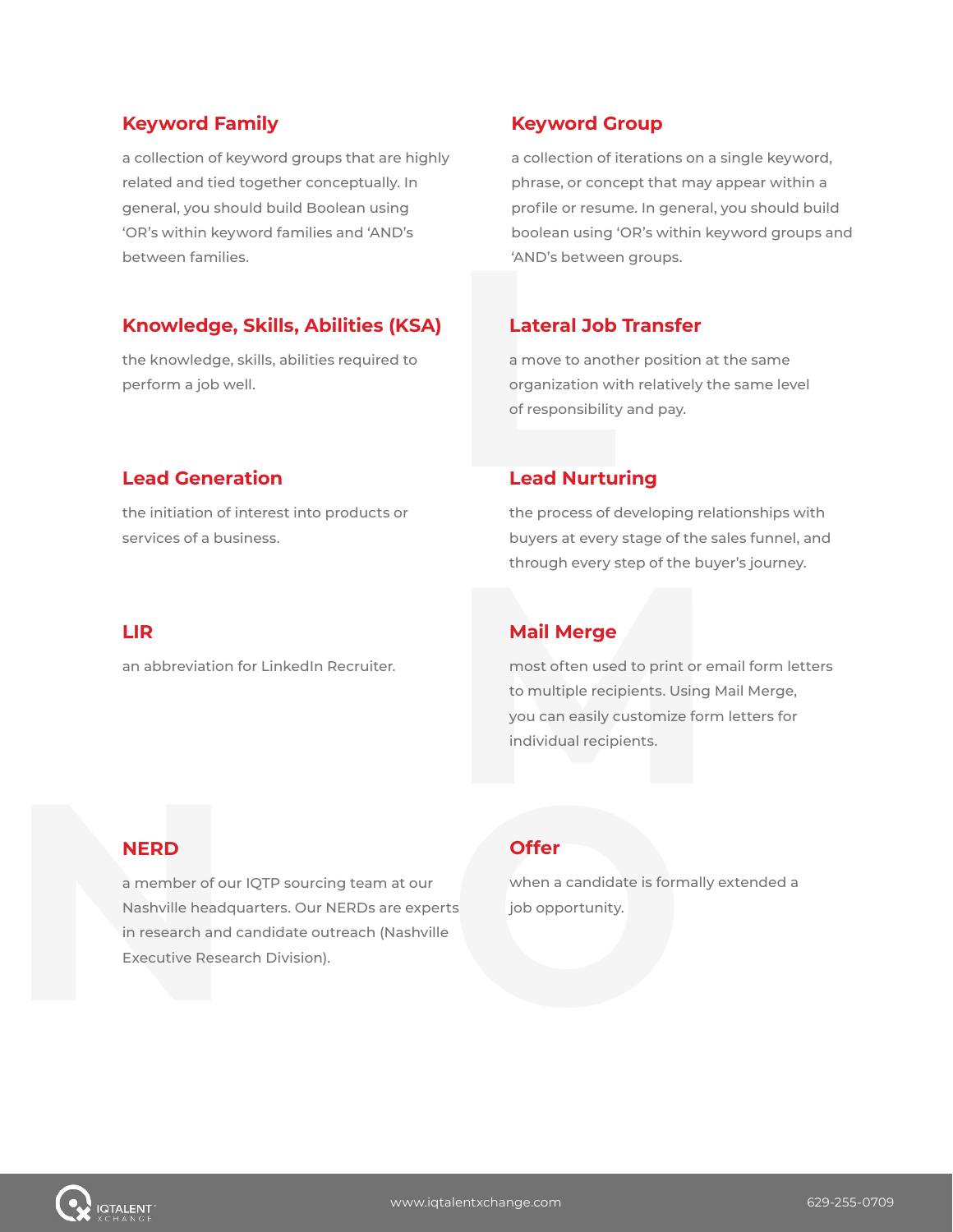#### **Onboarding**

a series of events (including orientation) that help new employees to understand how to be successful in their new role and how their work contributes to the organization.

# **On Target Earnings (OTE)**

the estimated amount of earning an employee receives when they meet their targets.

#### **Panel Interview**

contributes to<br> **Panel Inte**<br>
a job intervie<br>
questions fro<br>
make the hiri<br> **Pre-Empl** a job interview in which an applicant answers questions from a group of people who then make the hiring decision.

#### **Passive Candidate**

an individual who is satisfied in their current role and not looking for new career opportunities. These candidates are typically more difficult to reach than active candidates.

#### **Pre-Employment Screening (PES)**

a background check and validation of previous work experience meant to uncover criminal history, workers' compensation claims, or previous employment issues related to the candidate.

#### **People Aggregator**

a sourcing tool that collects data on professionals via the social web and creates composite profiles for evaluation. Examples are Entelo, Connectifier, TalentBin, and Dice Open Web.

#### **Pipeline**

a ready pool of candidates with the right qualifications to be considered for a specific role.

#### **Post and Pray**

a passive recruitment method in which a recruiter places a job opening on an online job board and hopes that great candidates respond with the right qualifications.

# **Poaching**

"stealing" an employee from a competitor.

#### **Probationary Arrangement**

a new employee and employer agree that the new employee will work for a set amount of time on a trial or probationary period.

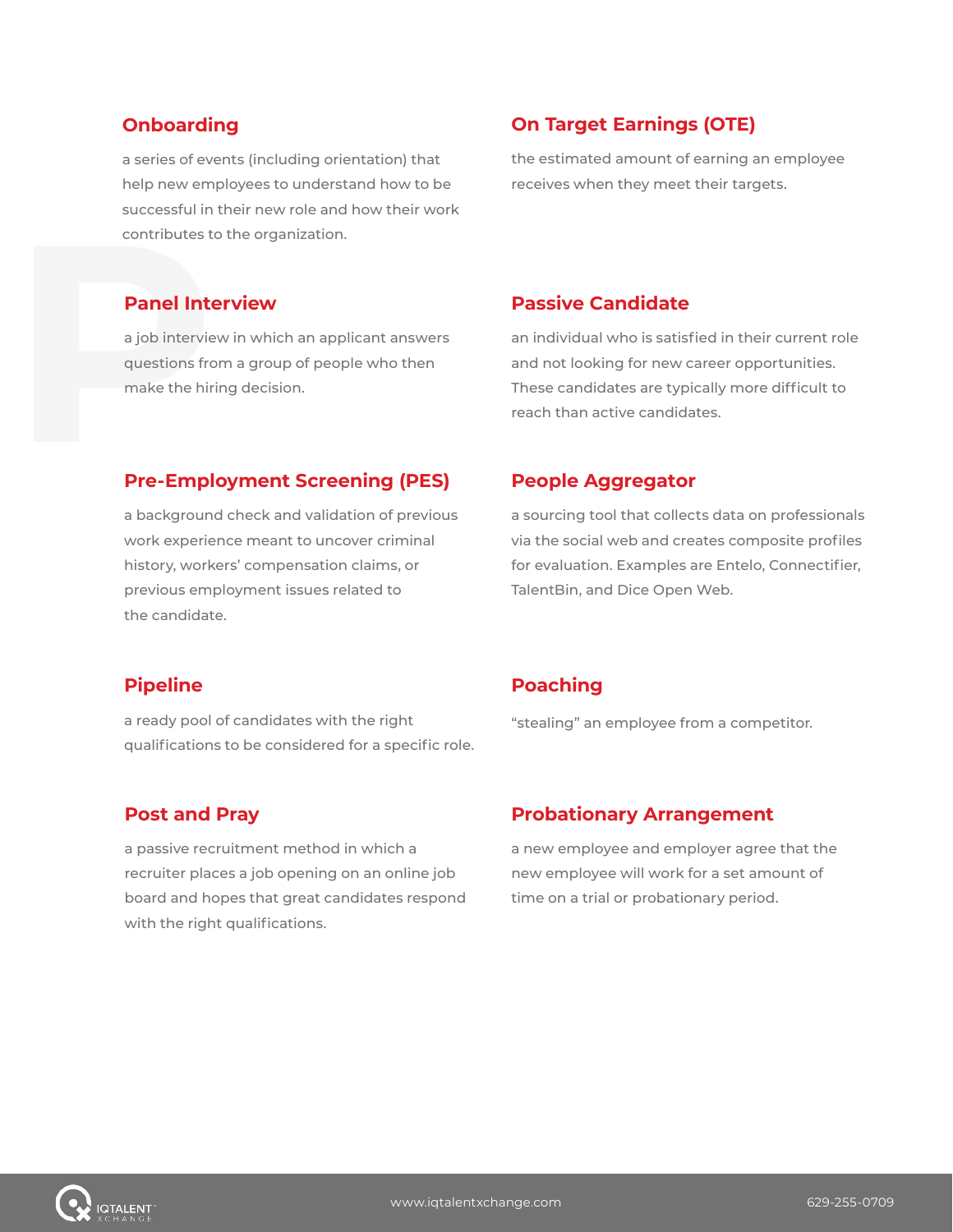#### **Purple Squirrel**

**Resume Spam**

the rare, perfect candidate who meets every

the act of submitting resumes to a multitude of job postings with little attention to the job description, required qualifications, or general

#### **Query**

**Purple Squirrel Cuery**<br>
the rare, perfect candidate who meets every<br>
requirement for the position.<br>
requirement for the position.<br>
<br> **Resume Spam Retained Recruite** string of boolean keywords and operators; can also refer to any search generally speaking (sometimes in the context of SQL and/or relational databases).

#### **Retained Recruiters**

the recruiter will charge an upfront fee to the client to conduct a search. The recruiter will provide a shortlist of qualified candidates for the client to choose from.

# **Resume S**<br>the act of suk<br>of job posting<br>description, r<br>job fit. **Returnship**

job fit.

an internship for professionals returning to the workforce.

#### **Recruitment Process Outsourcing (RPO)**

a business model in which a company outsources the management of talent acquisition in whole or in part to a third-party firm.

#### **RSUs**

restricted stock or letter stock, is stock of a company that is not completely transferable until certain conditions have been met. Once those conditions have been met the stock becomes unrestricted and transferable to the person holding the award.

#### **Screen**

in part to a third<br>
Screen<br>
a phone call or v<br>
a prospect has tl<br>
interview for the a phone call or video chat to determine whether a prospect has the qualifications and interest to interview for the position.

#### **Sign On Bonus**

money paid upfront to a new employee by a company as an incentive to join that company.

# **Social Hiring or Social Media Recruiting (Social Recruitment)**

attracting candidates by using social platforms for advertising and to find information on candidates.